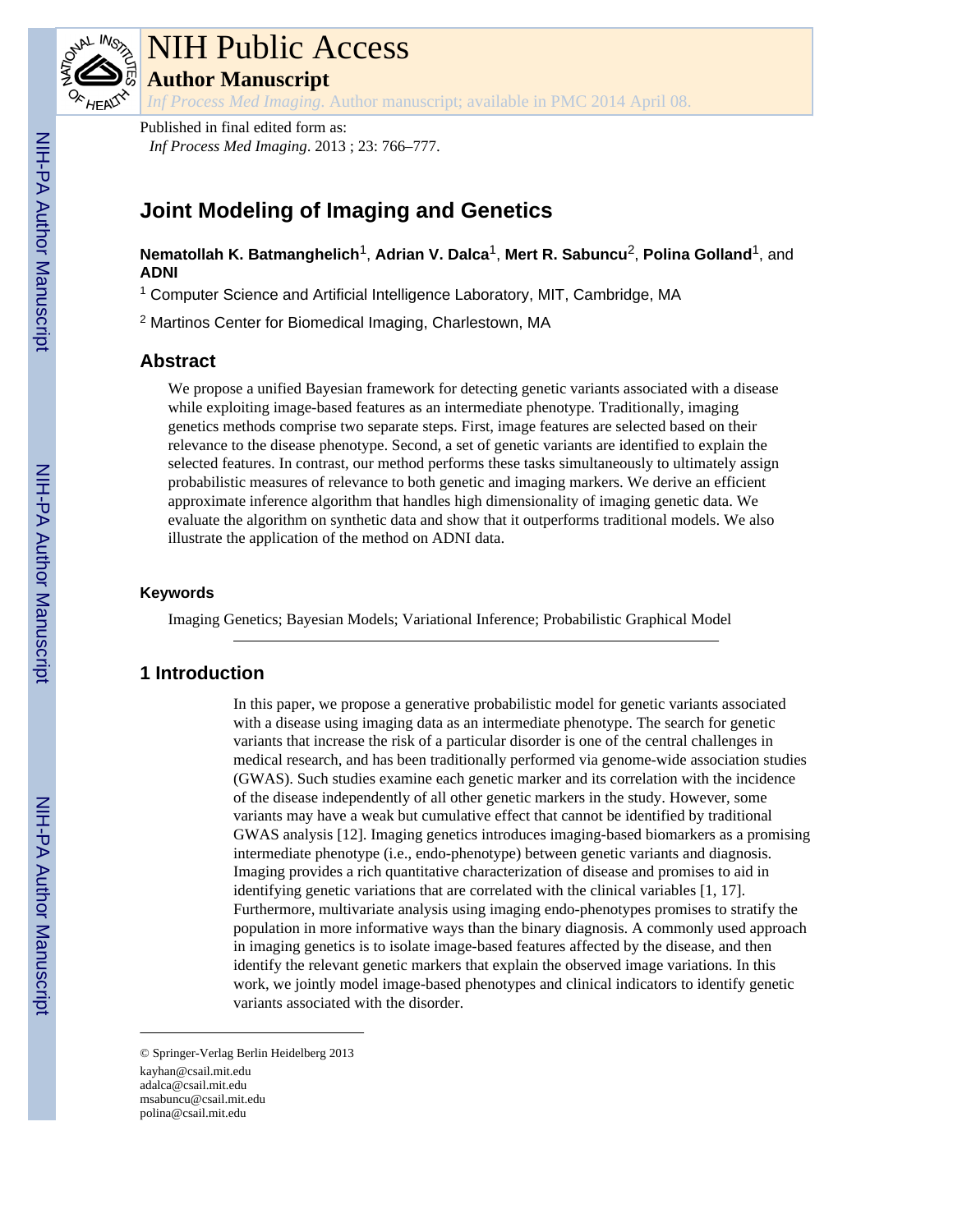Imaging genetics presents numerous challenges in clinical studies due to the relatively small number of subjects and extremely high dimensionality of images (hundreds of thousands of voxels) and genetic data (millions of single nucleotide polymorphisms (SNPs)). To address the problem of high dimensionality and small sample size, earlier algorithms considered only a few imaging candidates (voxels, regions, or other biomarkers) or only a few genetic markers in the analysis [5, 15]. The reduced joint dataset is then analyzed in a univariate testing framework, where each pair of a candidate genetic variant and an imaging biomarker is tested for association via a standard statistical test. Examples include using activation maps of the prefrontal cortex to find SNPs associated with schizophrenia [15], and searching for changes of gray matter volume correlated with the Alzheimer's Disease risk factor APOE gene [5].

More recently, genome-wide voxel-wise analysis has been demonstrated using univariate methods [18]. Unfortunately, massive univariate analysis has several limitations. Due to multiple comparisons, a corrected conservative significance level is selected to limit the false positive rate, but this also dramatically reduces the power of the test. Moreover, the univariate methods are unlikely to identify weaker variants that jointly create an additive effect.

Multivariate techniques aim to overcome shortcomings of univariate analysis [9,20]. A common approach is to use multivariate regression combined with regularization to extract a sparse set of coefficients for correlated genetic variants and image features. For example, low rank representations can be approximated via sparse reduced rank regression (sRRR) [19, 20], Partial Least Squares (PLS) [9] or Canonical Correlation Analysis (CCA) [9]. Unfortunately, these unsupervised methods do not use the subject class label (e.g., diagnosis) directly, and thus the detected genetic markers and image features are not immediately related to the disease of interest. The image features relevant to the disease are identified separately from modeling the relationship between the genetic and imaging data. For example, sRRR has been demonstrated using brain regions pre-selected for Alzheimer's disease (AD) via Linear Discriminant Analysis [19]. In contrast, we model and estimate relevant genetic variants in the context of a particular disease. Our method is applicable to any set of image biomarkers, such as anatomical regions, tissue appearance, or functional measures. We are motivated by applications to the AD and use local measures of atrophy as image features.

Our model includes a common assumption of genetic studies that only a small set of SNPs is associated with any particular disease. This subset of genetic markers induces variation in certain image-based features, and a subset of these measures exhibits changes that are discriminative with respect to the disease phenotype. Therefore, if a brain region is irrelevant to the target disease, it is ignored even if its measures are highly correlated with some genetic variants.

In the remainder of the paper, we define a generative model for the relationship among genetic, imaging and disease measures, derive an efficient inference algorithm to identify relevant brain regions and genetic loci, and demonstrate the method on synthetic data and the ADNI study [13]. We show that our algorithm outperforms standard univariate and regression analysis for genetic variant detection on synthetic data and yields promising results on real data.

### **2 Model**

Our model structure is illustrated schematically in Fig.1. We are motivated by anatomical brain studies, but the model is general.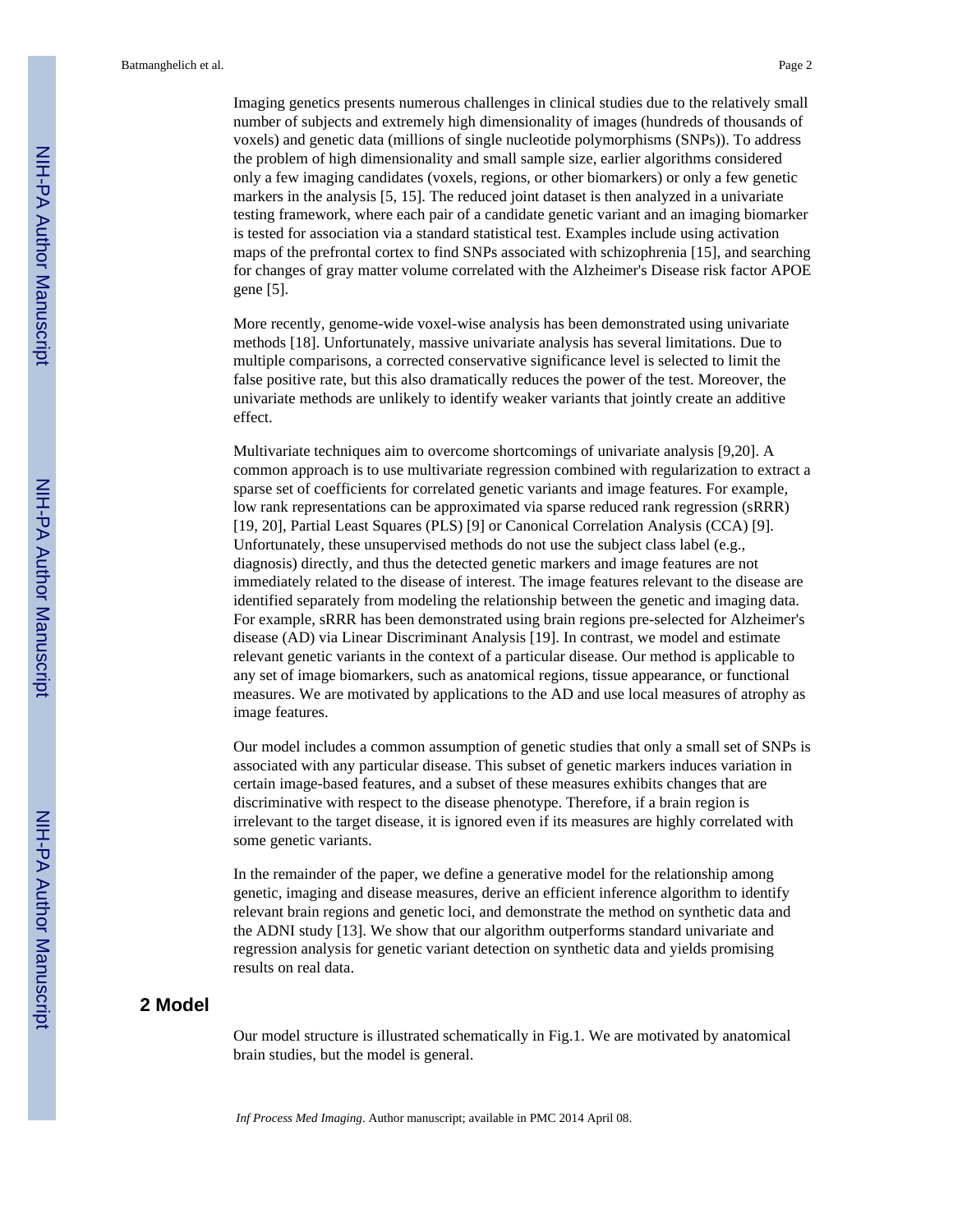Let  $y_n$  be the disease phenotype (0 or 1) for subject *n* in the study (1  $n \times N$ ). Let  $\mathbf{x}_n$  and  $\mathbf{g}_n$ be vectors of *M* imaging biomarkers (features) and *S* genetic markers (SNPs) for subject *n*, respectively. We capture the overall process via two coupled regression models: a logistic regression predicts class label  $y_n$  from image features  $x_n$ ; a ridge regression associates genetic variants  $\mathbf{g}_n$  with image features  $\mathbf{x}_n$ . The graphical model in Fig.2 presents the relationships among variables of the model. All variables are summarized in Table 1. Below, we first define the relationship between imaging features and the disease phenotype and then specify the generative model for the relationship between SNPs and image features. Note that we do not model a direct link between genetic variants and disease label, but it is captured indirectly through image features.

#### **2.1 From Imaging Features to Disease Phenotype**

We adopt a Bayesian model based on logistic regression for predicting binary class label *y<sup>n</sup>* from image features **x***n* [2]:

$$
p(y_n|\eta, \mathbf{x_n}) = \left[\psi\left(\eta^T x_n\right)\right]^{y_n} \left[1 - \psi\left(\eta^T x_n\right)\right]^{1 - y_n}, \quad (1)
$$

where  $\psi(a) = \frac{1}{1+e^{-a}}$  is the logistic function and  $\eta \in \mathbb{R}^{\mathbf{M}}$  are the regression coefficients that we treat as latent random variables. Similar to prior work [3], we propose to use a *spike-andslab* prior to promote sparse solutions for the regression coefficients η [7,14]:

$$
p\left(\eta;\beta,\sigma_{\eta}^{2}\right) = \prod_{m=1}^{M} \left[ \left(1-\beta\right)\delta\left(\eta_{m}\right) + \beta\mathcal{N}\left(\eta_{m};0,\sigma_{\eta}^{2}\right) \right],
$$

where  $\delta(\cdot)$  is the Delta Dirac distribution concentrated at 0, parameter  $\beta$  controls sparsity (0)  $\beta$  1), and <sup>N</sup> ( $\beta$ <sup>+, σ<sup>-</sup>) is a Gaussian distribution with mean μ and variance σ<sup>2</sup>. In a</sup> deterministic regression context, one can view the spike-and-slab prior as a combination of  $\ell_0$  and  $\ell_2$  norms for regularization. We find it convenient to introduce a latent Bernoulli random variable  $b_m$  that selects the regime for the regression coefficient  $\eta_m$ :

$$
p(b_m) = \beta^{b_m} (1 - \beta)^{1 - b_m}, \quad p\left(\eta_m | b_m; \sigma_\eta^2\right) = \begin{cases} \delta\left(\eta_m\right), & \text{if } b_m = 0, \\ \mathcal{N}\left(\eta_m; 0, \sigma_\eta\right), & \text{if } b_m = 1. \end{cases} \tag{2}
$$

#### **2.2 From Genetics Variants to Imaging Features**

In modeling the relationship between genetics and imaging, we treat image features relevant for disease prediction differently from all other image features. If feature *m* is relevant for disease prediction (i.e.,  $b_m = 1$ ), variations in the values of this feature are explained by a sparse subset of the genetic variants  $\mathbf{g}_n \in \mathbb{R}^S$ . We define  $\mathbf{a}_m \in \{0, 1\}^S$  to be a vector of latent Bernoulli random variables that specify a subset, or *mask*, of relevant genetic markers that affect feature *m*, and arrive at the second regression component of our model:

$$
x_{nm} = \sum_{s=1}^{S} (a_{sm}v_{sm}) g_{ns} + \epsilon_{nm} = \langle \mathbf{a}_m \odot \mathbf{v}_m, \mathbf{g}_n \rangle + \epsilon_{nm}, \quad (3)
$$

where  $\mathbf{v}_m$  is the vector of regression coefficients,  $\epsilon_{nm} \mathcal{N}(\cdot; 0, \sigma_0^2)$  is the noise in the image feature *m* in subject *n*, and  $\langle \cdot, \cdot \rangle$  and  $\odot$  denote the denote inner and element-wise products,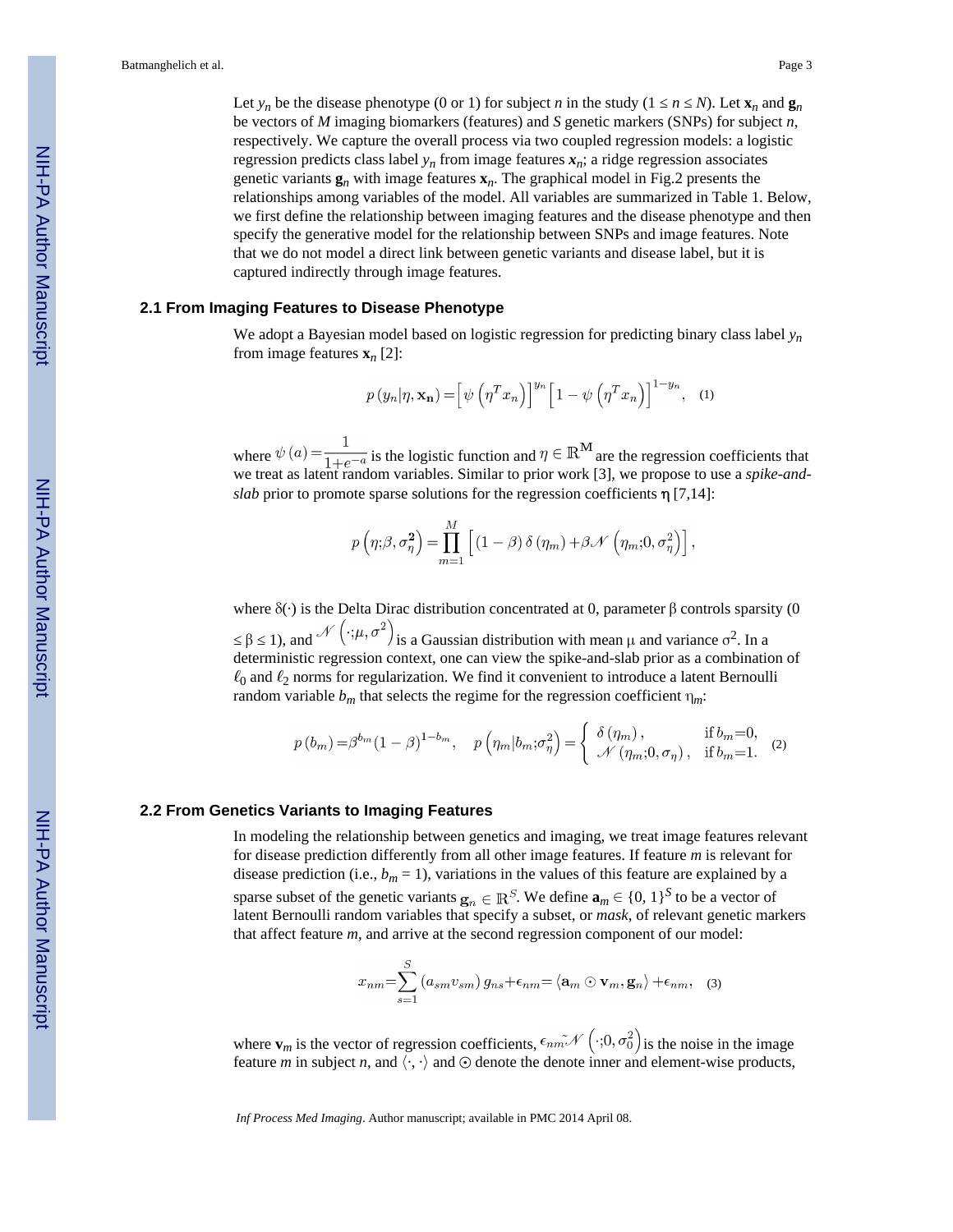respectively. While an obvious modeling choice for regression coefficients {*vsm*} would be to treat them as latent random variables with a spike-and-slab prior, the large number of such variables  $(S \times M)$  makes it computationally intractable. We therefore model regression coefficients  $\{v_{sm}\}\$ as unknown but deterministic variables.

If image feature *m* is irrelevant for predicting disease (i.e.,  $b_m = 0$ ), we do not model genetic contributions, and assign the probability mass uniformly between the observed feature

values, i.e.,  $p(x) = \frac{1}{N} \delta(x - x_{nm})$ . Furthermore, we set  $a_{sm} = 0$  with probability 1 for all *s*.

Combining the two regimes, we obtain the genetic selection prior:

$$
p(a_{sm}|b_m;\alpha) = \begin{cases} \delta(a_{sm}), & \text{if } b_m=0, \\ \alpha^{a_{sm}}(1-\alpha)^{1-a_{sm}}, & \text{if } b_m=1, \end{cases}
$$
 (4)

and the image feature likelihood:

$$
p\left(x_{nm}|b_m,\mathbf{a}_m,\mathbf{g}_n;\mathbf{v}_m,\sigma_0^2\right) = \begin{cases} 1/N, & \text{if } b_m=0,\\ \mathcal{N}\left(x_{nm};\langle\mathbf{a}_m\odot\mathbf{v}_m,\mathbf{g}_n\rangle,\sigma_0^2\right), & \text{if } b_m=1. \end{cases}
$$
 (5)

#### **2.3 Complete Model**

We define  $\mathscr{Z} = \{\eta, \mathbf{b}, \mathbf{A}\}$  to be the set of latent variables,  $\mathscr{D} = \{\mathbf{X}, \mathbf{y}\}$  to be the set of data variables that we model, and  $\pi = \{\sigma_n^2, \sigma_0^2, \alpha, \beta\}$  to be the set of hyper-parameters. Here **y** =  $[y_1; \ldots; y_N]$ , and  $\mathbf{X} = [\mathbf{x}_1; \ldots; \mathbf{x}_N]$ . Combining the elements of the model in Eqs. (1)–(5), we construct the joint distribution of the hidden variables  $\mathscr X$  and modeled variables  $\mathscr D$  given genetic markers  $\mathbf{G} = [\mathbf{g}_1; \dots; \mathbf{g}_N]$ :

$$
p(\mathscr{D},\mathscr{Z}|\mathbf{G};\mathbf{V},\pi) = \prod_{n=1}^{N} p(y_n|\eta,\mathbf{x_n}) \prod_{m=1}^{M} p(b_m) p(\eta_m|b_m) p(x_{nm}|b_m,\mathbf{a}_m,\mathbf{g}_n;\mathbf{v}_m) \prod_{s=1}^{S} p(a_{sm}|b_m).
$$

## **3 Inference**

Our goal is to compute the posterior probability  $p(\mathscr{L}|\mathscr{D}; G, V, \pi)$  of the latent variables that summarizes genetic and imaging influences in our model. Because of coupling of variables in the joint model, computing the posterior distribution is intractable, necessitating approximation via sampling or variational methods. Due to the amount of data and its dimensionality, sampling is computationally impractical. We therefore derive a Variational Bayes approximation [2] that estimates the lower bound for the log-likelihood  $p(\mathscr{D};\mathbf{G},\pi)$ and seeks distribution  $q$  that minimizes the cost functional:

$$
F(q) = \int q(\mathscr{Z}) \ln \frac{a(\mathscr{D}, \mathscr{Z}|\mathbf{G}; \mathbf{V}, \pi)}{q(\mathscr{Z})} d\mathscr{Z}.
$$
 (6)

The optimal distribution *q* provides an approximation to the posterior distribution  $p(\mathscr{L}|\mathscr{D}; G, \pi)$  [2]. We choose a factorization for the distribution *q* that captures most model assumptions and yet is computationally tractable: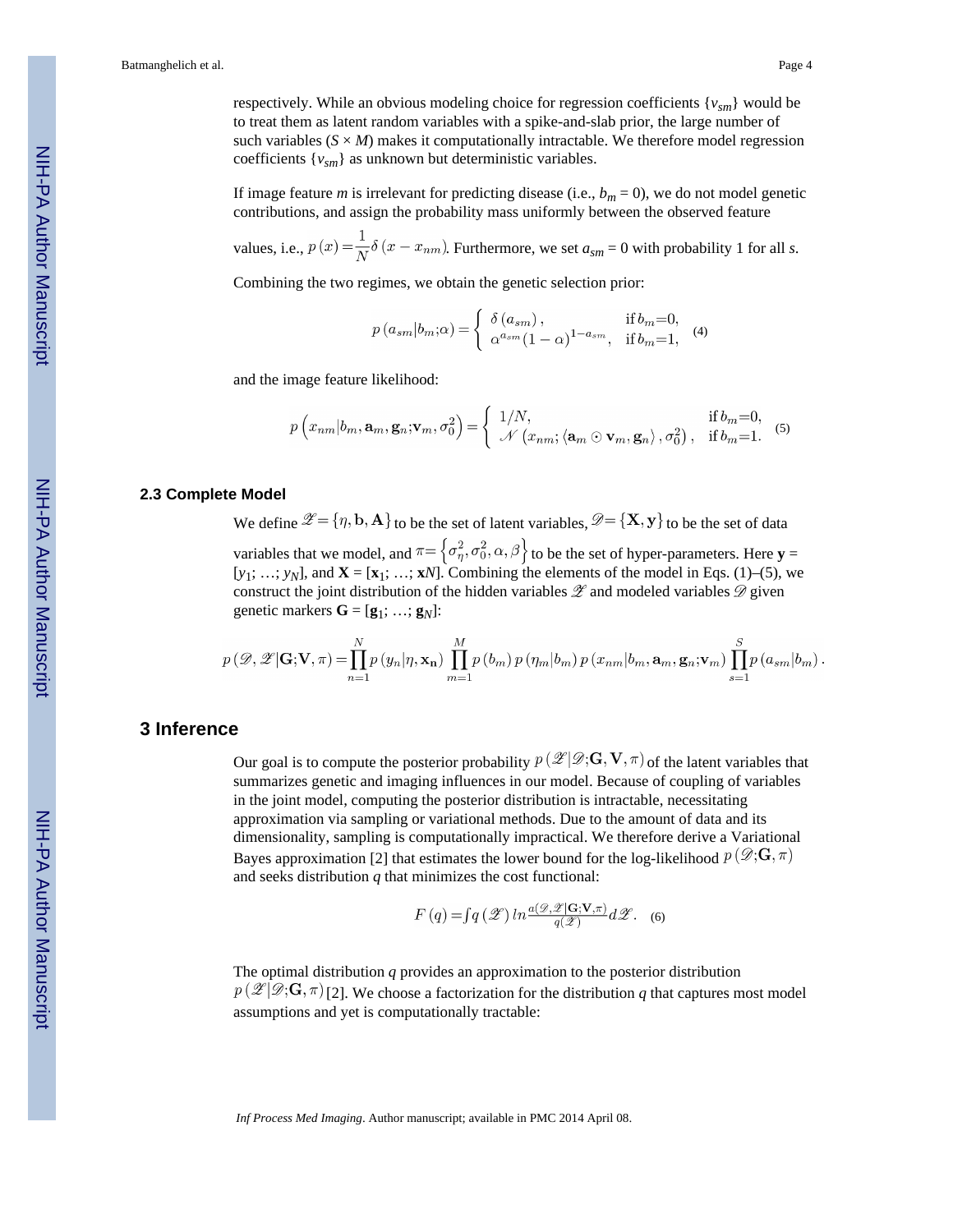$$
q(\eta, \mathbf{b}, \mathbf{A}) = \prod_{m=1}^{M} q(b_m) q(\eta_m | b_m) \prod_{s=1}^{S} q(a_{ms} | b_m),
$$
 (7)

where:

$$
q(b_m) = \rho_m^{b_m} (1 - \rho_m)^{1 - b_m}, \quad q(\eta_m | b_m) = \begin{cases} \delta(\eta_m), & \text{if } b_m = 0, \\ \mathcal{N}(\eta_m; \nu_m; \varsigma_m) & \text{if } b_m = 1, \end{cases}
$$

$$
q(a_{sm}|b_m) = \begin{cases} \delta(a_{sm}), & \text{if } b_m = 0, \\ \tau_s^{a_{sm}} (1 - \tau_s)^{1 - a_{sm}}, & \text{if } b_m = 1. \end{cases}
$$
 (8)

Variational parameters  $\rho_m$ ,  $v_m$ ,  $\varsigma_m$  and  $\tau_s$  of the approximating distribution *q* define the optimization space. In this formulation, the estimate of  $\tau_s$  is interpreted as relevance of the genetic variant *s*. The estimate of ρ*m* provides a measure of relevance for image feature *m*. We define  $\{\tau, \rho, \nu, \varsigma\}$  to be the set of all parameters  $\tau_s$ ,  $\rho_m$ ,  $\nu_m$ ,  $\varsigma_m$ .

Given the parametrization above, all terms in the cost function  $F(q)$  can be optimized analytically, except for the logistic regression term  $p(y_n|\eta, x_n)$ . For this term, we employ the variational treatment [8] that leads to improved accuracy over Laplace approximation [2] and has been successfully used in prior work [3]. Specifically, we replace the logistic function with its lower bound:

$$
\psi(x_n) \ge \psi(\xi_n) \exp\left\{\frac{1}{2}\left(x_n - \xi_n\right) + \frac{1}{2\xi_n}\left(\psi(\xi_n) - \frac{1}{2}\right)\left(x_n^2 - \xi_n^2\right)\right\}, \quad (9)
$$

where ξ*n* controls the tightness of the lower bound for subject *n* and should be optimized.

We define  $\vartheta = \{V, \tau, \rho, v, \zeta, \xi\}$  to be the full set of parameters of distribution *q*, where **V** and ξ are deterministic parameters of the model, and the rest are parameters of *q*. Using Eqs. (7)–(9), we can maximize  $F(q) = F(3)$  by updating elements of the variational parameter vector  $\vartheta$ . We omit the derivations due to space constraints, but summarize the resulting updates in Appendix A.

Every update iteration reduces the cost function  $F(\vartheta)$ , which in turn brings *q* closer to the posterior distribution  $p(\mathscr{L}|\mathscr{D},\mathbf{G};\mathbf{V},\pi)$ .

Our imaging genetics regression bears resemblance to previously demonstrated sRRR regression [20] that considers  $X = GV$ . Our update for **V** can be viewed as a solution of a system of linear equations:

$$
\mathbf{X} = \left(\mathbf{G} + \left(\mathbf{G}^{\mathrm{T}}\right)^{\dagger} diag\left(\frac{1-\tau}{\tau}\right)\right)\mathbf{V},
$$

where  $\dagger$  indicates a pseudo-inverse, and the second term  $diag\left(\frac{\pi}{\tau}\right)$  weighs the SNPs based on their importance. We do not impose rank or sparsity constraints on the regression coefficients matrix **V**, although they can be added in a fashion similar to [20].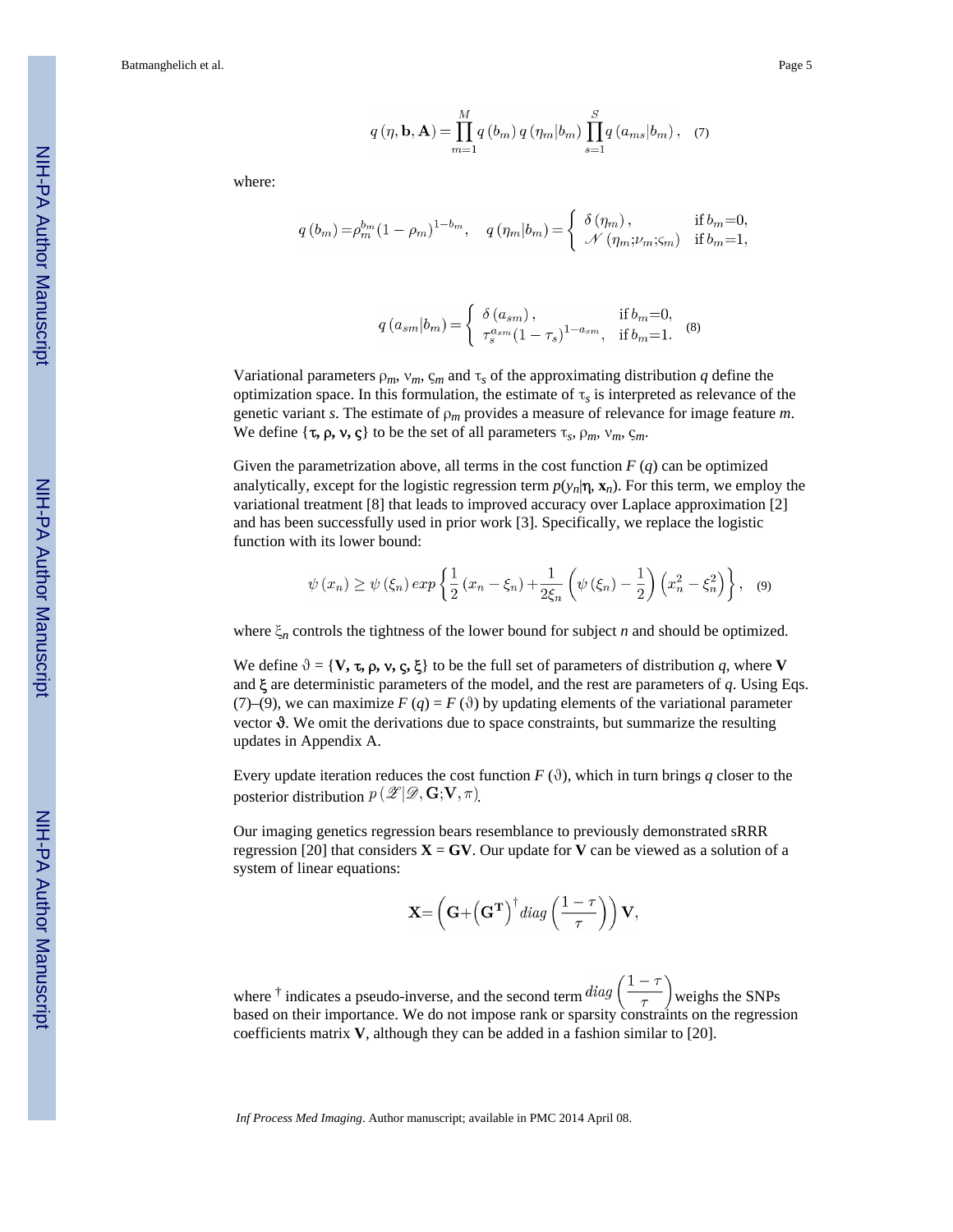## **4 Results**

We evaluate our model on synthetic data using univariate tests and the sRRR method [20] as baseline algorithms. We also illustrate our method on the ADNI dataset, where we recover several top SNPs associated with the risk of AD.

#### **4.1 Synthetic Data**

We generate synthetic data to match a realistic scenario as much as possible. In this section, minor allele frequency (MAF) refers to the frequency of the less common allele in the population at a particular genetic location. A genetic marker (or SNP) *gns* is represented by the count of minor alleles at location *s* in subject *n*, i.e.,  $g_{ns} \in \{0, 1, 2\}$ . We employ the widely used population genetics software package PLINK [16] to simulate 1,020 SNPs with a minor allele frequency uniformly sampled from an interval [0.05, 0.95], for 400 healthy subjects and 400 patients. For SNPs relevant to the disease, the heterozygote odds ratio is defined as the ratio of patients to controls with  $g_{ns} = 1$ , normalized by the same ratio for  $g_{ns}$  $= 0$ . Similarly, one can define the homozygote odds ratio. These ratios control the disease risk in the patient population. The simulated SNPs are split into three sets:

- Set  $\mathcal{G}_1$  includes 20 disease causative SNPs that affect selected areas of simulated images. The odds ratio is set to 1.125 for heterozygote SNPs, with a multiplicative homozygote risk. Other odds ratios yield similar results (we tested 1.0625 to 1.5, not shown due to space constraints).
- Set  $\mathcal{G}_2$  includes 20 SNPs that are *irrelevant* to the disease (i.e., odds ratio is 1) but affect other areas in simulated images.
- Set  $\mathcal{G}_3$  includes 980 *null* SNPs that are independent of both label and images.

Based on the class labels and the genetic variants, we generate image voxels, organized in several sets:

Voxels in set  $\mathcal{I}_1$  are affected by causative SNPs ( $\mathcal{G}_1$ ), and thus are indirectly associated with the disease. These voxels are separated into three regions. Voxel intensity in this set is correlated with genetics:

$$
c_{nk}^r = \mathbf{w}_r^T \mathbf{g}_n^{\mathcal{G}_1} + \epsilon_{nk}^r, \quad 1 \le r \le 3, \quad (10)
$$

where  $c_{nk}^r$  is the intensity value of voxel *k* in region *r* for subject *n*. The region weights  $w_r$  are drawn from a normal distribution  $\mathcal{N}(\cdot;0,1)$ , and  $\epsilon_{kn}^r$  is Gaussian noise. Our experiments explore a range of values for the noise variance  $\sigma_{noise}^2$ .

Voxels in set  $\mathcal{I}_2$  determined by non-causative SNPs  $\mathcal{G}_2$ , and thus are irrelevant to disease. We dedicate one region to this category:

$$
c_{nk}^4 = \mathbf{w}_4^T \mathbf{g}_n^{\mathcal{G}_2} + \epsilon_{nk}^4. \quad (11)
$$

Voxels in set  $\mathcal{I}_3$  are related to the disease but are not related to genetic markers, and are therefore not helpful in causative SNP detection. In fact, such features confuse the detector as they get selected as relevant to disease at the cost of features in  $\mathcal{I}_1$ . We generate these voxels as follows:

$$
c_{kn}^{5} \begin{cases} \mathcal{N}(0.5, 1), & \text{if } y_n = 1, \\ \mathcal{N}(-0.5, 1), & \text{if } y_n = 0. \end{cases}
$$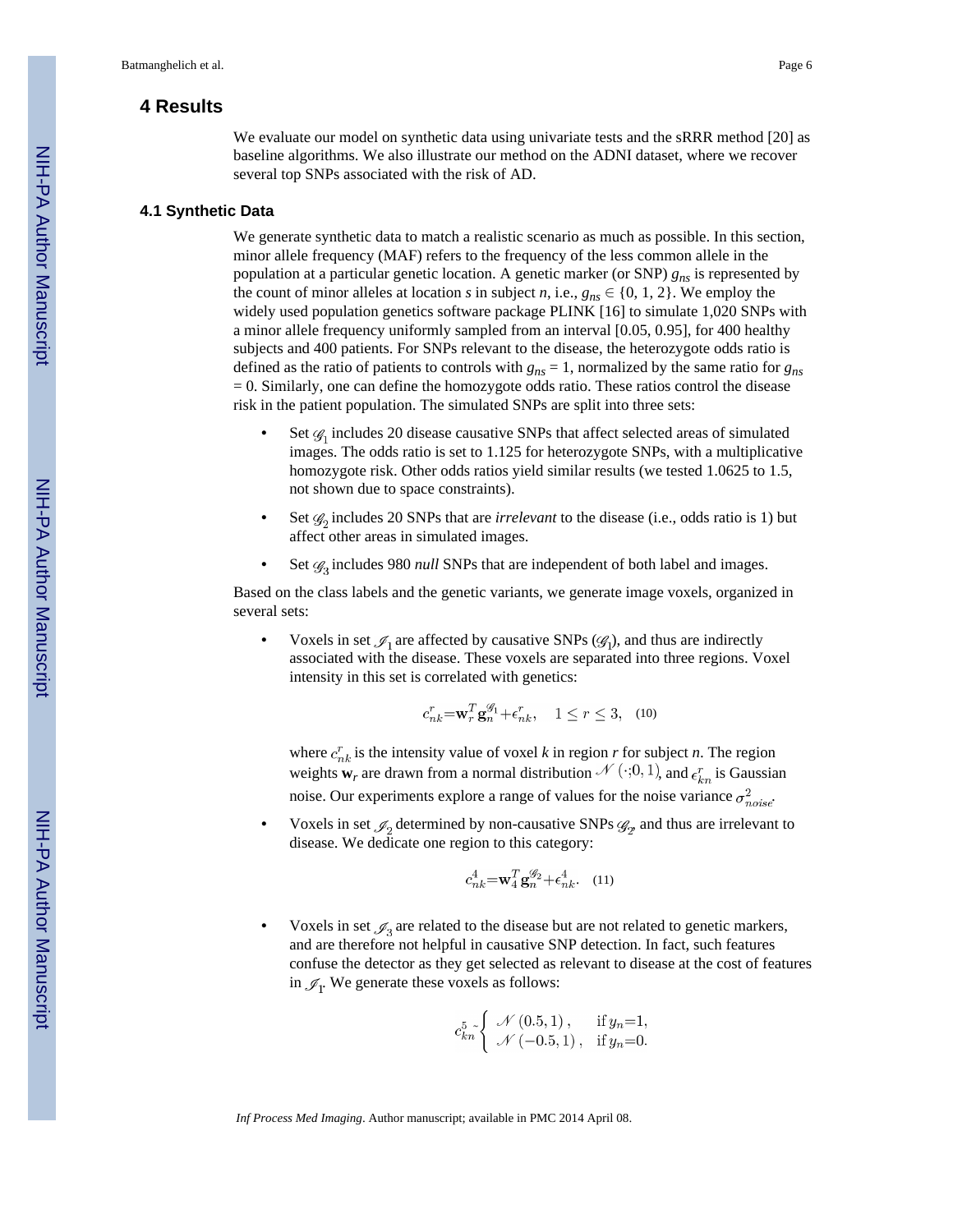Voxels in set  $\mathcal{I}_4$  are not relevant to either label or genetic markers. These voxels are sampled from  $\mathcal{N}\left(0, \sigma_{noise}^2\right)$ .

We use the synthetic data to evaluate detection of disease causative SNPs with our method. We observe that our algorithm is not sensitive to the hyper-parameters, which we set as

follows:  $log\frac{1}{1-\beta} = -1$ ,  $log\frac{1}{1-\beta} = -3$ ,  $\sigma_n^2 = 1$ , and  $\sigma_0^2$  to the variance of image features. As a first baseline, we*−* perform univariate Bonferroni corrected t-tests directly between SNPs and class labels, omitting imaging. As a second baseline, which we refer to as *supervised sRRR*, we perform univariate voxel filtering using class labels, followed by sRRR multivariate regression between surviving voxels and genetic variants to recover relevant SNPs [20]. We compare the methods in different image noise regimes by varying the variance  $\sigma_{noise}^2$  in Eqs (10)– (11), and run 50 different independent simulations for each noise regime.

Fig.3(a) reports detection rates (TP) of disease causative SNPs in  $\mathscr{G}_1$ . To set the detection thresholds we fix the false positive rate to 1%. We observed similar behavior for a broad range of low false positive rates (not shown). We focus our experiments on low false positive rates because at higher rates false detections become comparable with, and ultimately overwhelm true detections. We find that for a given false positive rate, our algorithm detects significantly more disease causative SNPs in  $\mathcal{G}_1$  than the baseline algorithms, and has lower standard deviation than the supervised sRRR pipeline. The direct univariate t-tests only detect SNPs that have a very strong independent association with disease label. To illustrate the behavior of the methods at different false positive rates, we report the receiver operating characteristic at two different noise levels in Fig.3(b,c). Our approach achieves a better detection than the baseline methods.

#### **4.2 ADNI Dataset**

We apply our method on a subset of the Alzheimers Disease Neuroimaging Initiative (ADNI) dataset that includes T1-weighted MR images and 620,000 genetic variants for 228 AD patients and 187 normal controls (NC). All images were pre-processed and non-rigidly aligned to a common [4]. We compute the tissue density map, indicating expansion or contraction of gray matter using the determinant of the Jacobian of the deformation field. The map values in the template space are proportional to the volume of structures in the original brain scan. To reduce image dimensionality, we aggregate voxels into *supervoxels* using spatial *k*—means clustering [11] and obtain about 1700 supervoxels. We define our image features *xnm* as the average value of the tissue density map in a supervoxel. We use a SVM classifier to asses the discriminative power of the resultant features and obtain 86% classification rate of AD versus NC, close to the state-of-the-art results [4]. We used the ENIGMA protocol to pre-process the genotype data<sup>1</sup>. Briefly, PLINK was used to eliminate SNPs on the basis of standard quality control criteria, e.g., low MAF  $(< 0.01$ ), poor genotype calling (call rate < 95%) and deviations from Hardy–Weinberg equilibrium ( $P < 1 \times 10^6$ ). We then performed imputation using the Mach software<sup>2</sup>. Finally, we pre-selected 960 SNPs that have the strongest association with AD overlapped with SNPs reported in a prior AD-GWAS study involving over 16,000 individuals [6].

We ran our algorithm with 10 initializations, and selected the run that achieved the lowest

value of the cost function. As before, we set:  $\log \frac{\beta}{1-\beta} = -1$ ,  $\log \frac{\alpha}{1-\alpha} = -3$  and  $\sigma_{\eta}^2 = 1$ . We

<sup>1</sup><http://enigma.loni.ucla.edu/protocols/genetics-protocols/>

<sup>2</sup><http://www.sph.umich.edu/csg/abecasis/MaCH/index.html>

*Inf Process Med Imaging*. Author manuscript; available in PMC 2014 April 08.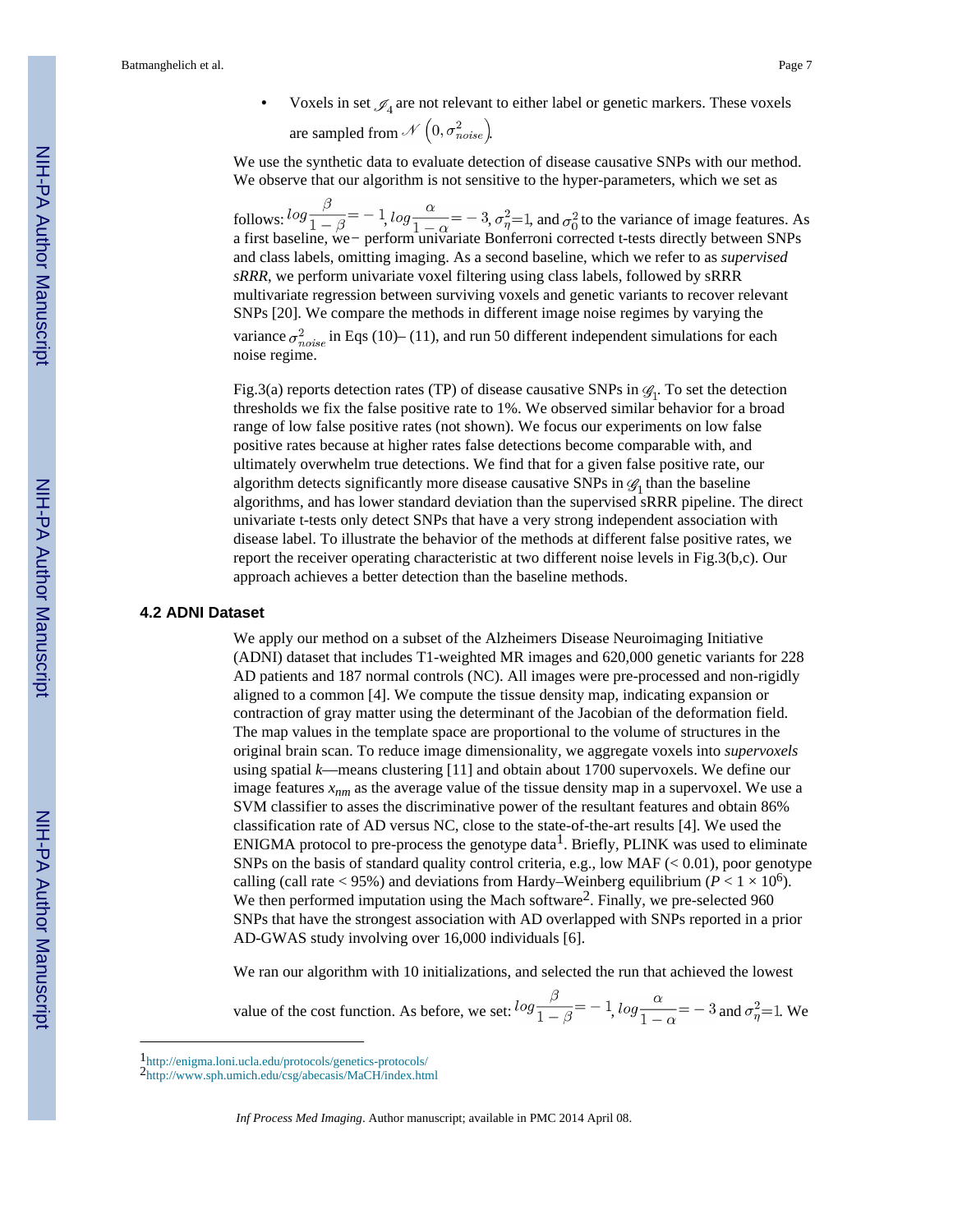set  $\sigma_0^2 = \omega \cdot \sigma_x^2$ , where we sweep  $\omega \in [0.1, 0.9]$  and  $\sigma_x^2$  is the variance of image features. Fig.4 illustrates the posterior probabilities of SNP relevance  $\tau$ , averaged over the swept parameters. We list the top SNPs in Table 2. The top variants are APOE- $\in$ 4 and APOE- $\in$ 3, which are strongly correlated with AD [6]. We also detect variants on APOC1, TOMM40 and PVRL among our top hits, all of which are on chromosome 19 and have been frequently reported [6]. Similarly, several chromosome 22 variants are identified [10]. Fig.4 illustrates the average posterior probability of feature relevance ρ. Among high probability regions are hippocampus and temporal lobe, which have been frequently reported to undergo significant shrinkage in AD [4], and are associated with memory.

## **5 Conclusion**

We proposed and demonstrated a unified framework for identifying genetic variants and image-based features associated with the disease. We capture the associations between imaging and disease phenotype simultaneously with the correlation from genetic variants and image features in a probabilistic model. We derive an algorithm that iteratively refines the relevant variants using disease phenotype and imaging features. It also isolates representative features that are discriminative with respect to the disease and are modulated by the genetic variants. We demonstrated the benefit of simultaneously performing these two tasks in simulations and in a context of a real clinical study.

## **Acknowledgments**

This work was supported by NIH NIBIB NAMIC U54-EB005149, NIH NCRR NAC P41-RR13218 and NIH NIBIB NAC P41-EB-015902, NIH K25 NIBIB 1K25EB013649-01, AHAF pilot research grant in Alzheimer's disease A2012333, NSERC CGS-D and Barbara J. Weedon Fellowship.

## **Appendix A**

We define  $\mathbf{X} \in \mathbb{R}^{N \times M}$  to be a matrix of all image features (each row is a subject),

, and use *diag*(·) to transforms a vector into a diagonal square matrix or the diagonal of a square matrix into a vector.  $\varepsilon_m = \langle \cdot \rangle_{q|b_m=1}$ denotes expectation with respect to  $q$  conditioned on  $b_m = 1$  of the genetics-to-image

regression. We define  $\mathbf{Q} = \mathbf{G}^T \mathbf{G}$ , and  $\mathbf{D} = diag \left( diag \left( \mathbf{Q} \right) \odot \frac{1-\tau}{\tau} \right)$ .

Parameters of the genetic part of the model are updated as follows:

$$
\varepsilon_m := \sum_n \left\langle x_{nm} - \mathbf{g}_n^T \left( \mathbf{v}_m \odot \mathbf{a}_m \right) \right\rangle_{q|b_m=1} = \left( x^m \right)^T x^m + \mathbf{v}_m^T \left( \mathbf{Q} \odot \left( \tau \tau^T - \text{diag} \left( \tau^2 - \tau \right) \right) \right) \mathbf{v}_m - 2 \left( x^m \right)^T \mathbf{G} \, \text{diag} \left( \tau \right) \mathbf{V}_m, \tag{12a}
$$

$$
\mathbf{v}_{m} = diag\left(\tau\right) \mathbf{D}^{-1} \mathbf{G}^{T} \left[ \mathbf{U}_{O} \left( \left( I + \Sigma_{O} \right)^{-1} \right) \mathbf{U}_{O}^{T} \right] x^{m}, \quad (12b)
$$

$$
log\frac{1-\tau_s}{\tau_s} = log\frac{1-\beta_s}{\beta_s} + \frac{2}{\Sigma_m \rho_m} \sum_{m=1}^{M} \frac{\rho_m}{2\sigma_0} \frac{\partial \varepsilon_m}{\partial \tau_s}.
$$
 (12c)

 $U_o \Sigma_o U_o^T$  is the Singular Value Decomposition of  $GD^{-1}G^T$ , whose complexity  $\mathscr{O}(N^3)$  is not expensive for a modest number of subjects *N*.  $\mathbf{x}^m$  denotes column *m* of matrix **X**. In Eq. (12c), the posterior log-odds ratio is updated by adding the prior log-odd ratio and a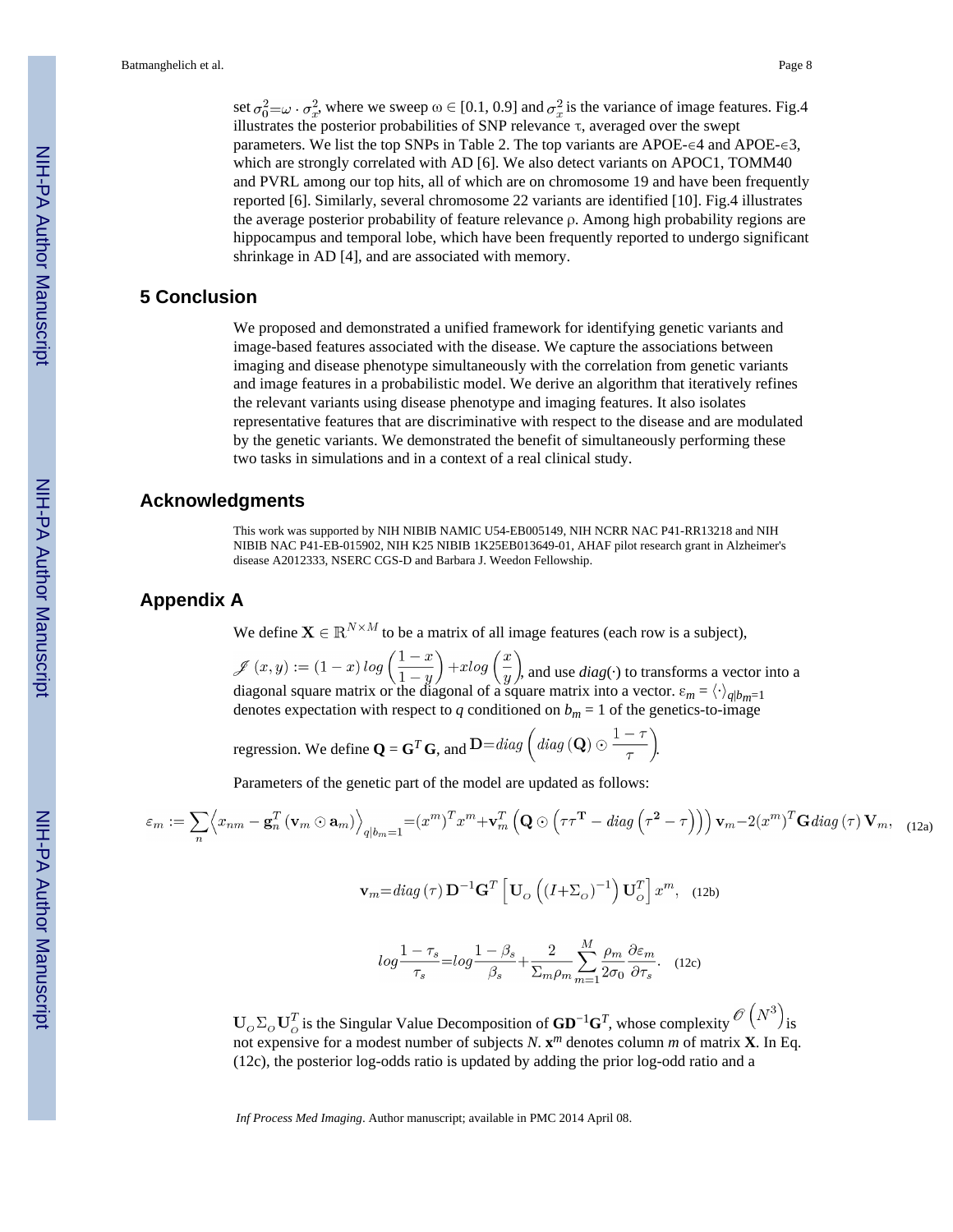weighted sum of the derivatives of the regression error terms for all *m* with respect to τ*<sup>s</sup>* . Moreover, we obtain

$$
\xi_n^2 = \mathbf{x}_n^T \left( diag \left( \nu^2 + \varsigma^2 \right) \right) \mathbf{x}_n, \quad (13a)
$$

$$
1/(\varsigma_m)^2 = \left( \mathbf{X}^T \mathbf{X} \right)_{mm} + 1/\sigma_\mu^2, \quad (13b)
$$

$$
\nu_m = (\varsigma_m)^2 \left( \left( \mathbf{X}^T \hat{y} \right)_m - \sum_{j \neq m} \left( \mathbf{X}^T \mathbf{X} \right)_{jm} \rho_j \nu_j \right), \quad (13c)
$$

$$
log\frac{1-\rho_m}{\rho_m}=log\frac{1-\alpha}{\alpha}+log\frac{\sigma_\mu}{\zeta_m}\sum_{s=1}^S\mathcal{J}\left(\tau_s,\beta_s\right)-\frac{1}{2}\left(\frac{\nu_m}{\zeta_m}\right)^2+\frac{\varepsilon_m}{2\sigma_0^2}+log\sigma_0.
$$
 (13d)

Eq.(13b)–(13c) update the mean and standard deviations of the normal distributions in the approximate posterior. Eq.(13d) updates posterior probability of the relevance of region *m*.

#### **References**

- 1. Batmanghelich NK, Taskar B, Davatzikos C. Generative-discriminative basis learning for medical imaging. IEEE Trans. Med. Imaging. 2012; 31(1):51–69. [PubMed: 21791408]
- 2. Bishop, CM. Pattern recognition and machine learning. Springer; New York: 2006.
- 3. Carbonetto P, Stephens M. Scalable Variational Inference for Bayesian Variable Selection in Regression, and its Accuracy in Genetic Association Studies. Bayesian Analysis. 2012; 7:73–108.
- 4. Fan Y, Batmanghelich N, Clark CM, Davatzikos C, ADNI. Spatial patterns of brain atrophy in MCI patients, identified via high-dimensional pattern classification, predict subsequent cognitive decline. Neuroimage. 2008; 39(4):1731–1743. [PubMed: 18053747]
- 5. Filippini N, Rao A, Wetten S, Gibson RA, et al. Anatomically-distinct genetic associations of APOE epsilon4 allele load with regional cortical atrophy in Alzheimer's disease. Neuroimage. 2009; 44(3): 724–728. [PubMed: 19013250]
- 6. Harold D, Abraham R, Hollingworth P, Sims R, et al. Genome-wide association study identifies variants at clu and picalm associated with Alzheimer's disease. Nat. Genet. 2009; 41(10):1088– 1093. [PubMed: 19734902]
- 7. Hernandez-Laborto, JM.; Hernandezi-Lobato, D. Convergent Expectation Propagation in Linear Models with Spike-and-Slab Priors. Dec. 2011
- 8. Jaakkola TS, Jordan MI. Bayesian Paramater Estimation via Variational Methods. Statistics and Computing. 2000; (10):25–37.
- 9. Le Floch E, Guillemot V, Frouin V, Pinel P, et al. Significant correlation between a set of genetic polymorphisms and a functional brain network revealed by feature selection and sparse Partial Least Squares. Neuroimage. 2012; 63(1):11–24. [PubMed: 22781162]
- 10. Lee JH, Cheng R, Graff-Radford N, Foroud T, et al. Analyses of the national institute on aging late-onset Alzheimer's disease family study: implication of additional loci. Archives of Neurology. 2008; 65(11):1518. [PubMed: 19001172]
- 11. Lucchi A, Smith K, Achanta R, Knott G, Fua P. Supervoxel-based segmentation of mitochondria in em image stacks with learned shape features. IEEE Trans. Med. Imaging. 2012; 31(2):474–486. [PubMed: 21997252]
- 12. Lvovs D, Favorova OO, Favorov AV. A polygenic approach to the study of polygenic diseases. Acta Naturae. 2012; 4(3):59. [PubMed: 23150804]
- 13. Mueller SG, Weiner MW, Thal LJ, Petersen RC, et al. The Alzheimer's disease neuroimaging initiative. Neuroimaging Clinics of North America. 2005; 15(4):869. [PubMed: 16443497]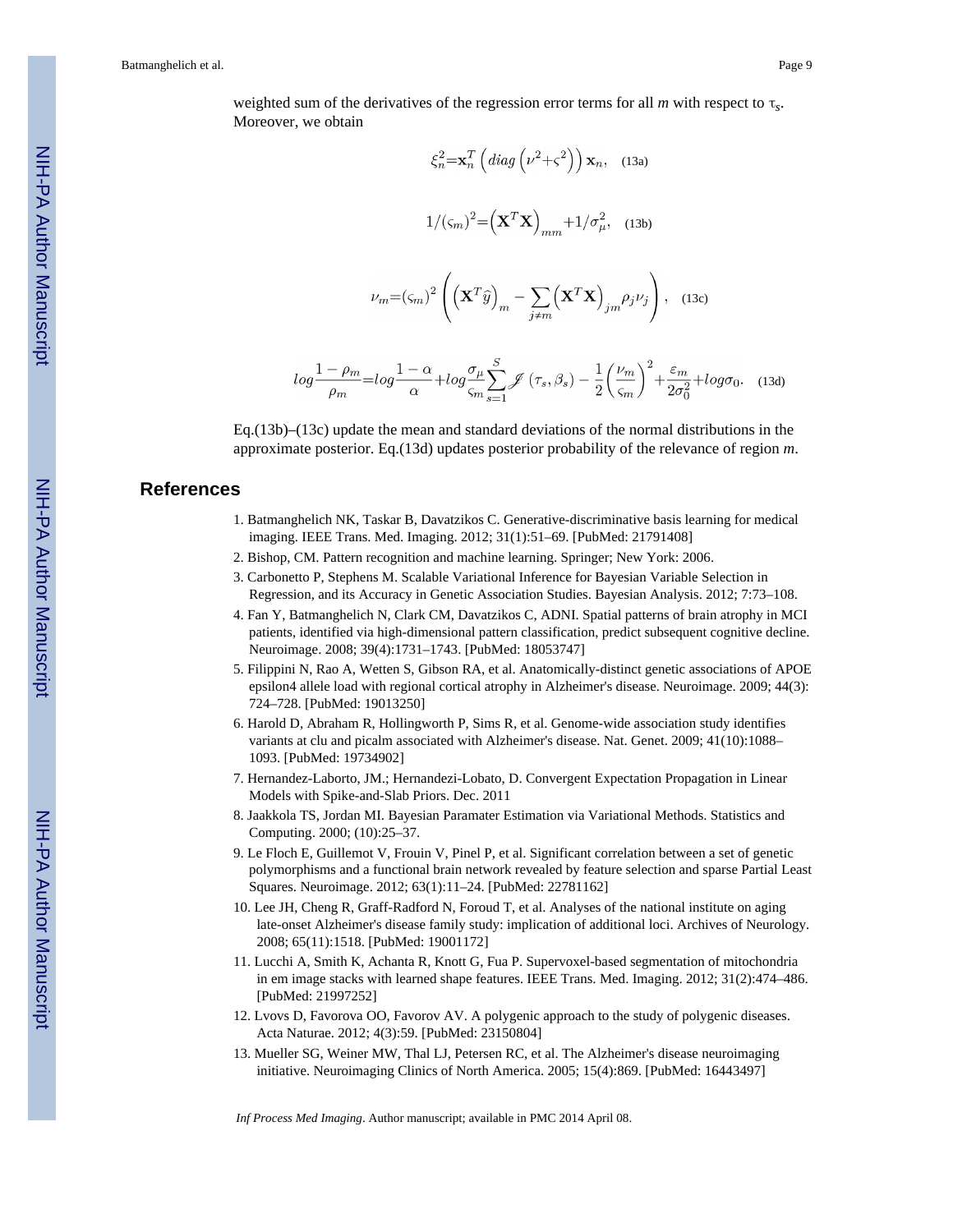- 14. O'Hara RB, Sillanpää MJ. A Review of Bayesian Variable Selection Methods: What, How and Which. Bayesian Analisis. 2009; 4(1):85–118.
- 15. Potkin SG, Turner JA, Guffanti G, Lakatos A, et al. A genome-wide association study of schizophrenia using brain activation as a quantitative phenotype. Schizophr. Bull. 2009; 35(1):96– 108. [PubMed: 19023125]
- 16. Purcell S, Neale B, Todd-Brown K, Thomas L, et al. PLINK: a tool set for whole-genome association and population-based linkage analyses. Am. J. Hum. Genet. 2007; 81(3):559–575. [PubMed: 17701901]
- 17. Sabuncu, MR.; Van Leemput, K. The Relevance Voxel Machine (RVoxM): A Bayesian Method for Image-Based Prediction. In: Fichtinger, G.; Martel, A.; Peters, T., editors. MICCAI 2011, Part III. LNCS. Vol. vol. 6893. Springer; Heidelberg: 2011. p. 99-106.
- 18. Stein JL, Hua X, Lee S, Ho AJ, et al. Voxelwise genome-wide association study (vGWAS). Neuroimage. 2010; 53(3):1160–1174. [PubMed: 20171287]
- 19. Vounou M, Janousova E, Wolz R, Stein JL, et al. Sparse reduced-rank regression detects genetic associations with voxel-wise longitudinal phenotypes in Alzheimer's disease. Neuroimage. 2012; 60(1):700–716. [PubMed: 22209813]
- 20. Vounou M, Nichols TE, Montana G, ADNI. Discovering genetic associations with highdimensional neuroimaging phenotypes: A sparse reduced-rank regression approach. Neuroimage. 2010; 53(3):1147–1159. [PubMed: 20624472]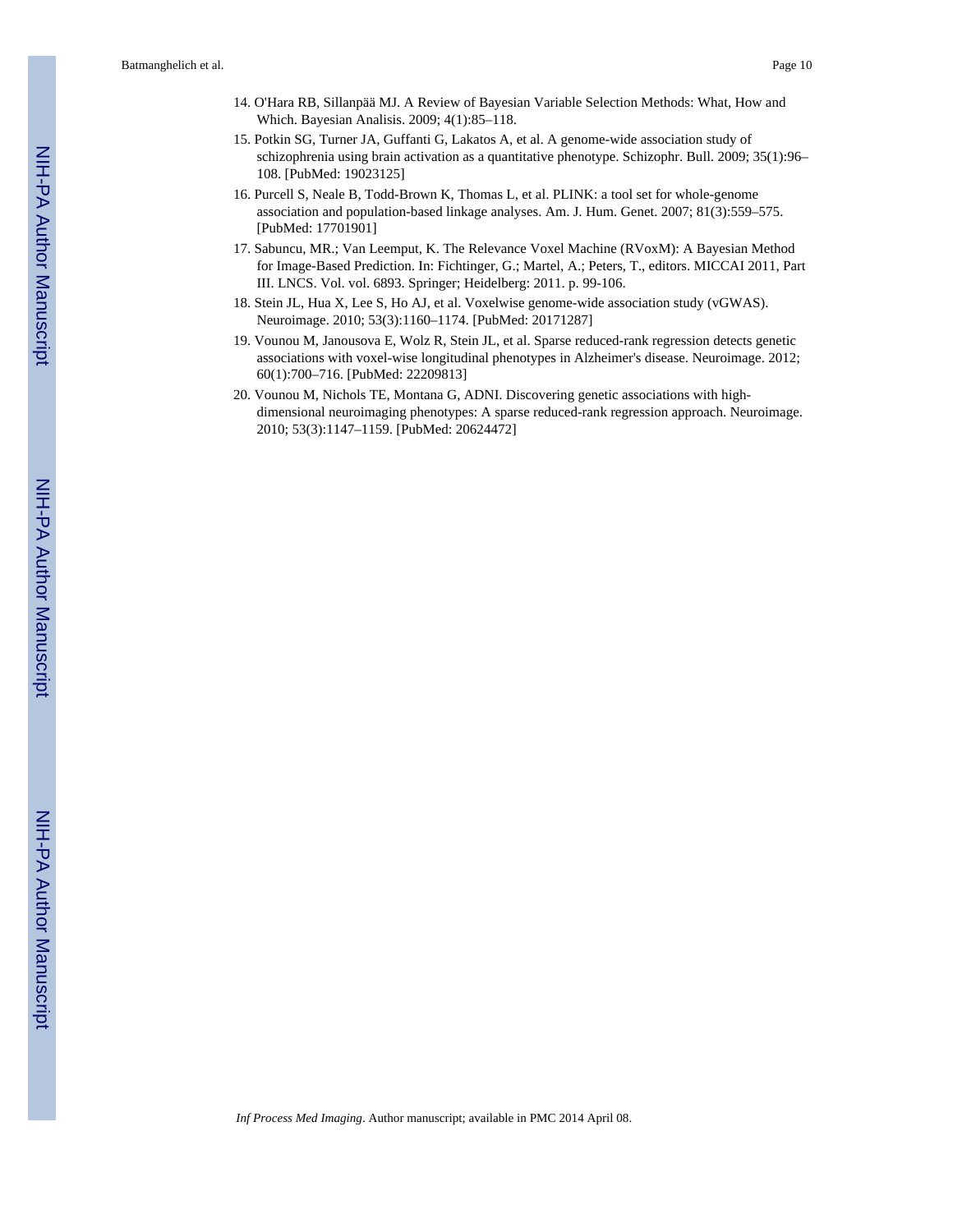

#### **Fig. 1.**

A schematic illustration of the relationship between genetic, imaging and clinical measures in our model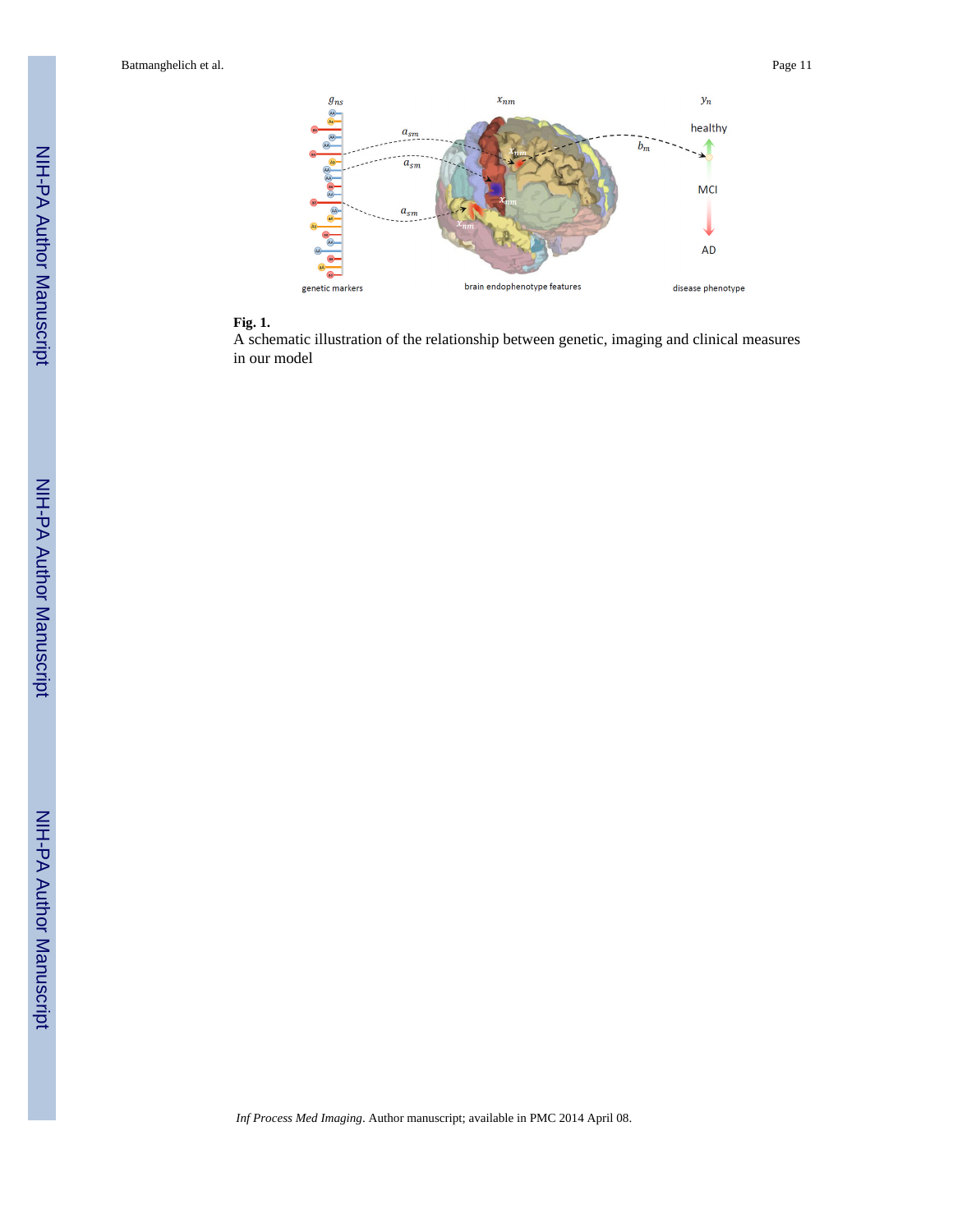

#### **Fig. 2.**

Graphical representation of the generative model. Hollow circles denote random variables, solid circles represent hyper-parameters, and shaded circles represent observed variables. The rectangle containing  $\mathbf{v}_m$  represents deterministic variables to be estimated. The plates indicate conditionally independent instantiations.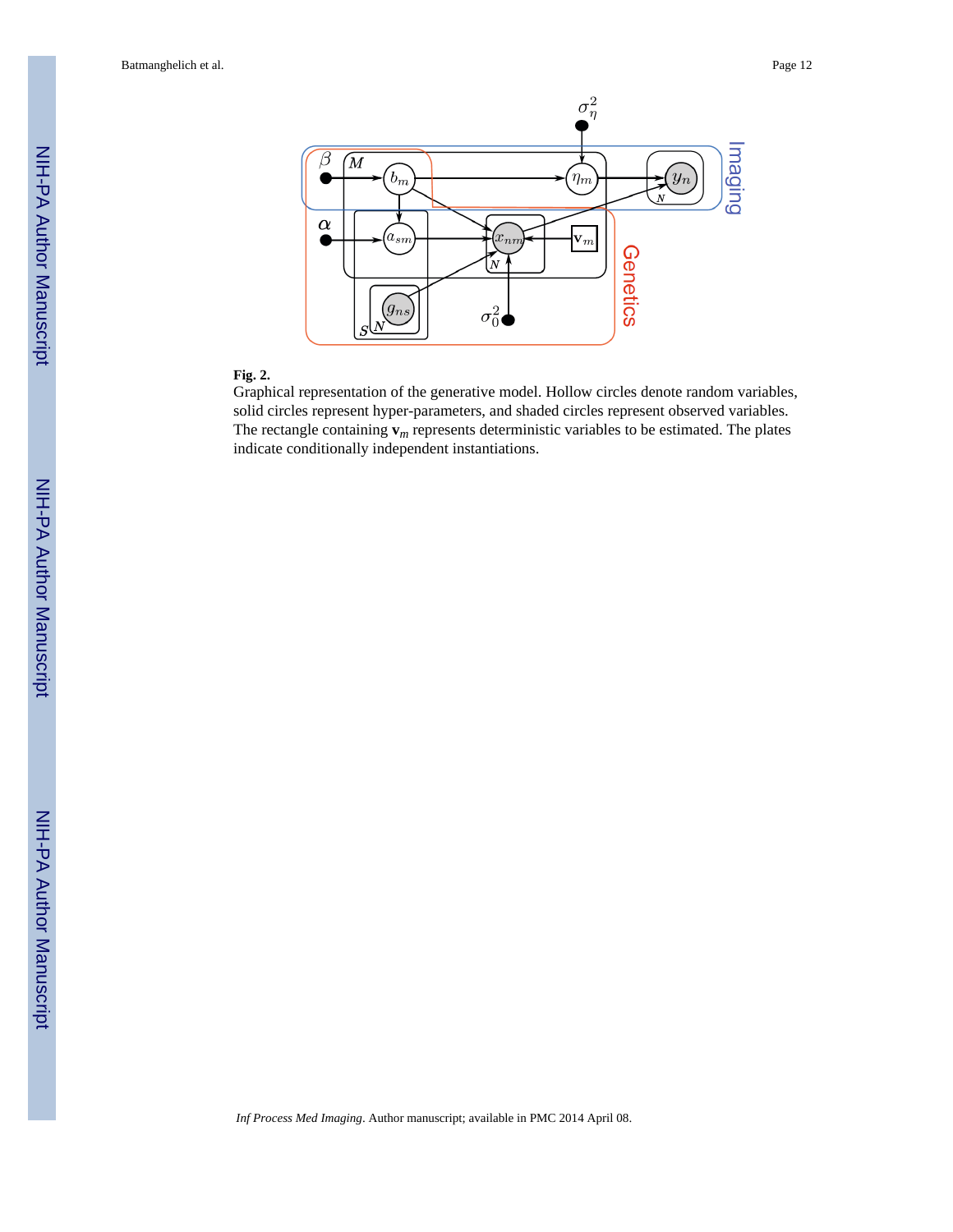

## **Fig. 3.**

Summary of results. (a) Detection rates for our algorithm (blue), the supervised sRRR pipeline (green), and the genetic t-test (red) as a function of image noise for causative SNPs

in  $\mathscr{G}_1$  at a false positive rate of 1%. (b,c) ROC curves for low  $(\sigma^2_{noise} = 1.2)$  and high

 $\left(\sigma_{noise}^2{=}21.4\right)$  noise levels are shown up to the selected false positive threshold of 1%.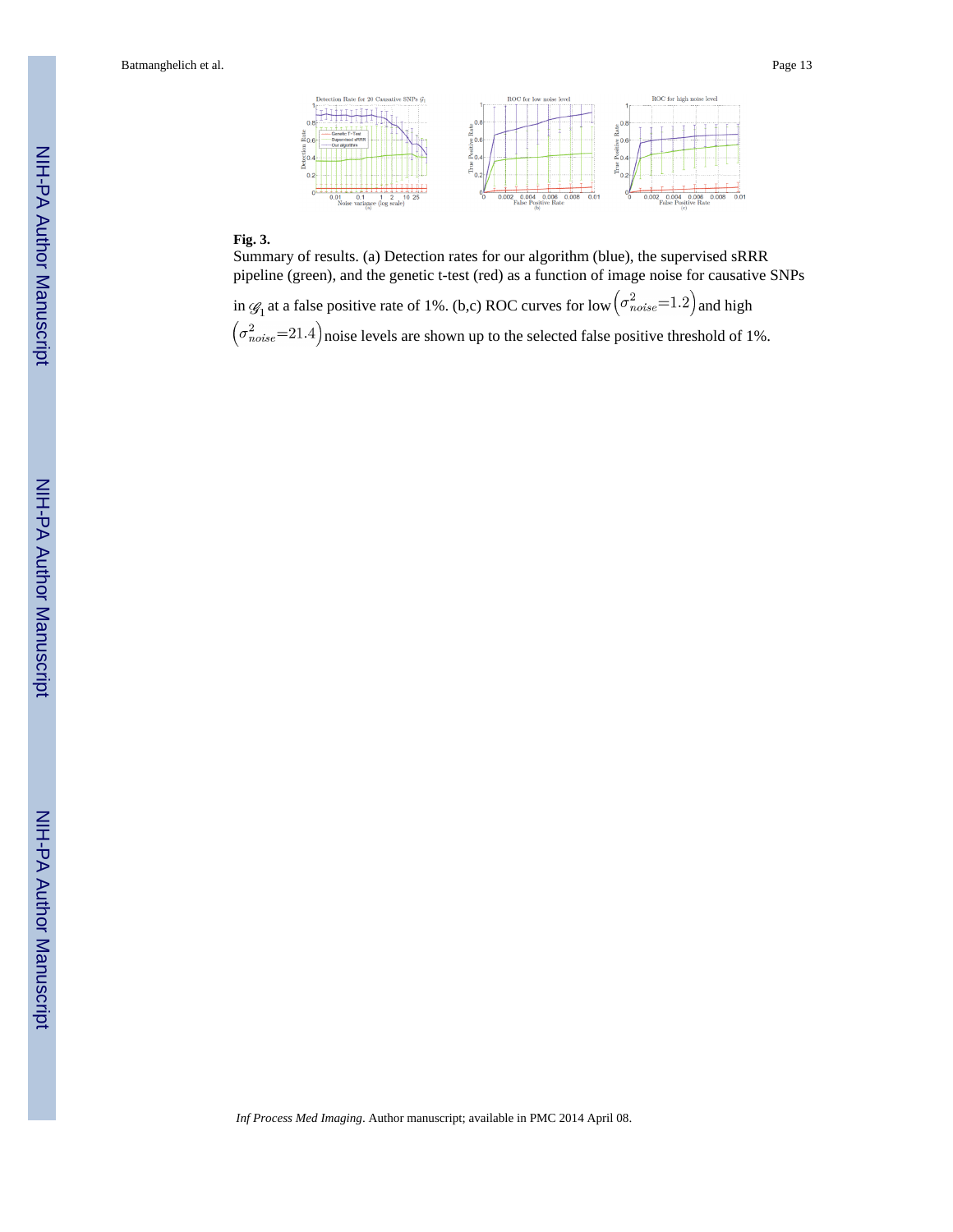

#### **Fig. 4.**

Results on ADNI dataset. Top: Posterior probability τ*<sup>s</sup>* (colored by chromosome), with 41 SNPs passing a  $\tau$  = 0.5 threshold. Bottom: Image features ( $\rho_m$  > 0.6) overlayed on a template MR image, with color intensities proportional to values of ρ.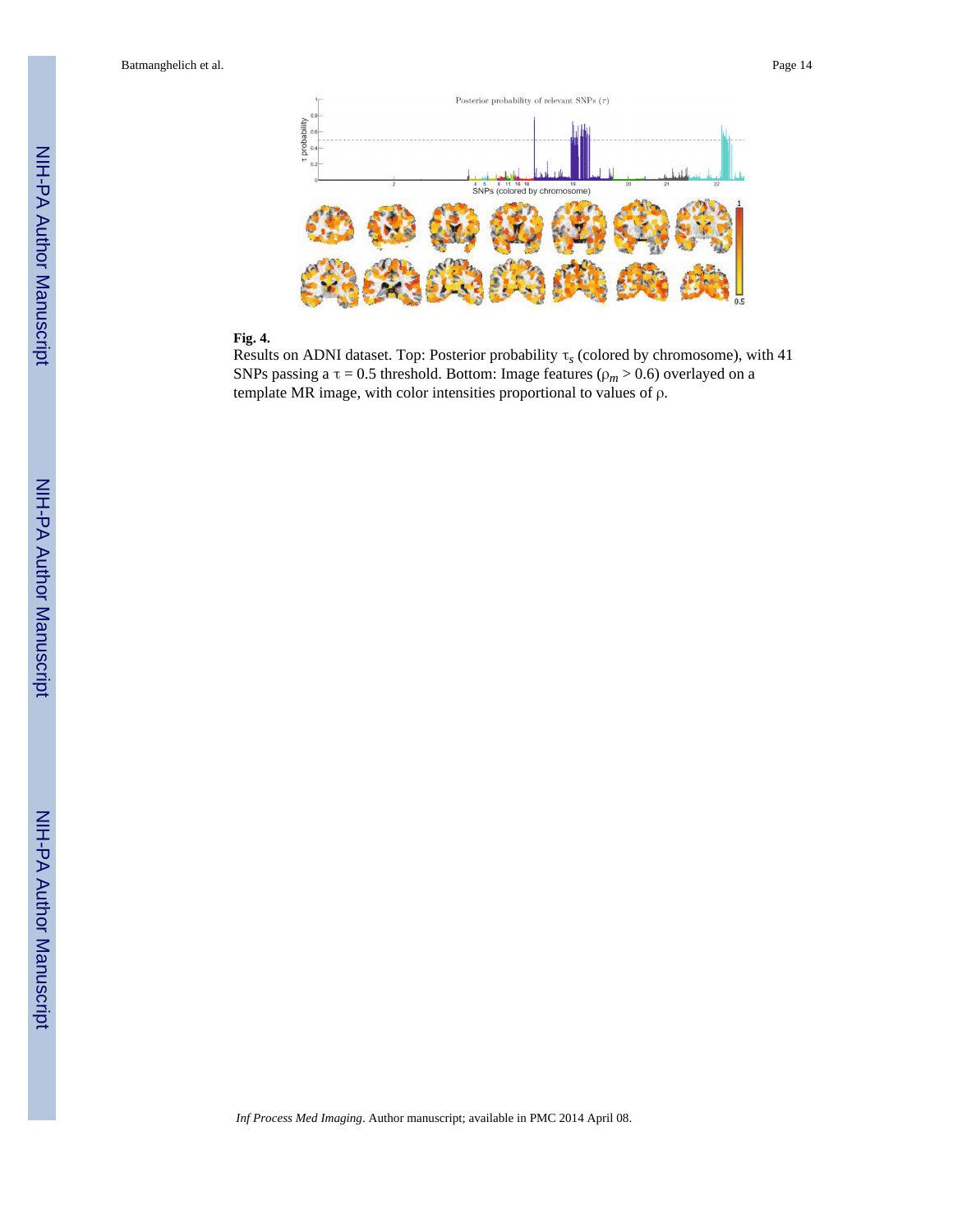#### **Table 1**

### Notation and variables used throughout the paper

| <b>Model Variables</b>                               |                                                                                |  |  |
|------------------------------------------------------|--------------------------------------------------------------------------------|--|--|
| $x_{nm}$                                             | Image feature $m$ in subject $n$ .                                             |  |  |
| $g_{ns}$                                             | Genetic variant $s$ in subject $n$ .                                           |  |  |
| $y_n$                                                | Disease phenotype (class label) of subject $n: 0$ - healthy, 1 - diseased.     |  |  |
| $\eta_m$                                             | Regression coefficient for image feature $m$ in the imaging part of the model. |  |  |
| $b_m \in \{0, 1\}$                                   | Indicator variable that selects image feature m.                               |  |  |
| $a_{\rm sm} \in \{0,1\}$                             | Indicator variable that selects SNP $s$ for modeling image feature $m$ .       |  |  |
| $\upsilon$ $_{sm}$                                   | Regression coefficient for SNP $s$ for modeling feature $m$ .                  |  |  |
| β                                                    | Prior probability for selecting image features.                                |  |  |
| $\alpha$                                             | Prior probability for selecting genetic variants.                              |  |  |
| $\sigma_{\eta}^2$                                    | Variance of $\eta_m$ .                                                         |  |  |
| $\sigma_0^2$                                         | Variance of noise in the genetic to image regression.                          |  |  |
| <b>Variational Variables</b>                         |                                                                                |  |  |
| $\rho_m$                                             | Probability of selecting feature m.                                            |  |  |
| $\tau_s$                                             | Probability of selecting SNP s.                                                |  |  |
| $\xi_n$                                              | Tightness of lower bound for the logistic function.                            |  |  |
| $V_m$ , $\varsigma_m$                                | Imaging parameters for feature $m$ .                                           |  |  |
| $\vartheta = \{V, \tau, \rho, \xi, \nu, \varsigma\}$ | Set of variational parameters that we optimize when fitting the model.         |  |  |